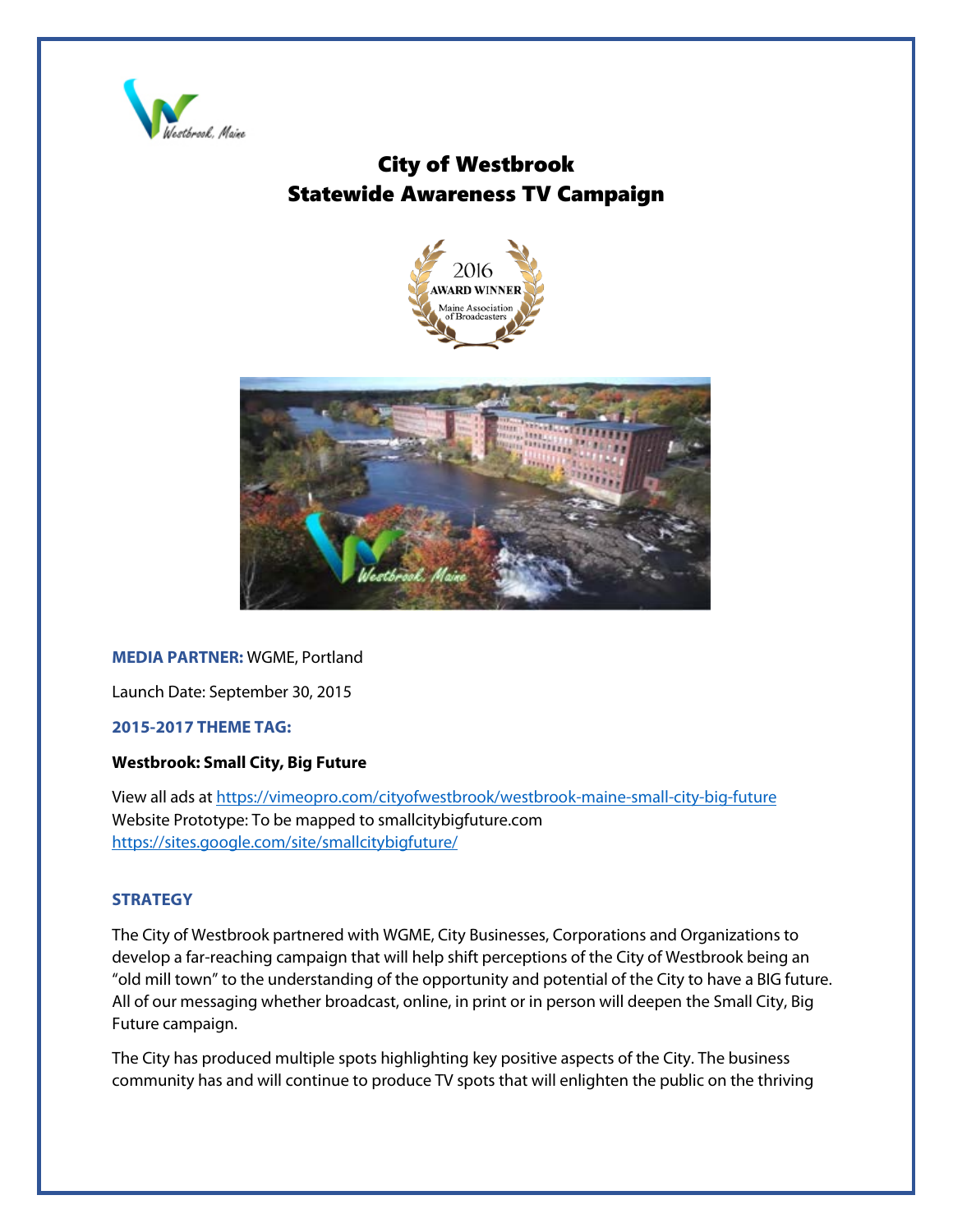

business community in Westbrook as well as the positive collaborative environment the City of Westbrook has created.

We express through authentic content including testimonials, stories, videos, news updates and television spots how the City of Westbrook is a smaller city with a business friendly climate and a strong sense of community,

## **RATIONALE**

The citizens of Westbrook are proud that the City of Westbrook is in fact a "small city". It differentiates Westbrook from larger cities like our neighbor Portland as wells as distinguishes Westbrook from a smaller or more rural community with limited industry, educational and employment opportunities. "Big Future" speaks to the direction in which we are moving. It implies that in this city there is opportunity for business, jobs and prosperity. We are effectively spreading the word that Westbrook is well on its way to an exciting future.

Our own community and business members make the most authentic spokespersons and have provided positive feedback in many instances. They appear in many of the spots.

The model we are using is a collaborative approach which will mutually promote the City and Westbrook businesses as well as extend the City's investment far beyond our share of the cost. Through this campaign we strive to create awareness throughout the region about the City of Westbrook being a great place to live, learn, work, play and do business, as well as provide greater exposure for our valued business partners.

This unique collaborative marketing approach allows us to reach a wider audience and increase frequency and consistency in delivering our message about the great things happening in the Westbrook, as well as highlight our business community. The reach of television is far and wide and allows us to broadcast our message to a diverse audience.

A continued campaign lets us build on the awareness already created and highlight more of the positive aspects of Westbrook which might not be known to people and businesses who do not reside in Westbrook.

## **EXECUTION and TREATMENT**

WEIC INVESTMENT \$15000

CITY AD [#1: Mayor -](https://vimeo.com/140934031) Awareness Spot:<https://vimeo.com/140934031>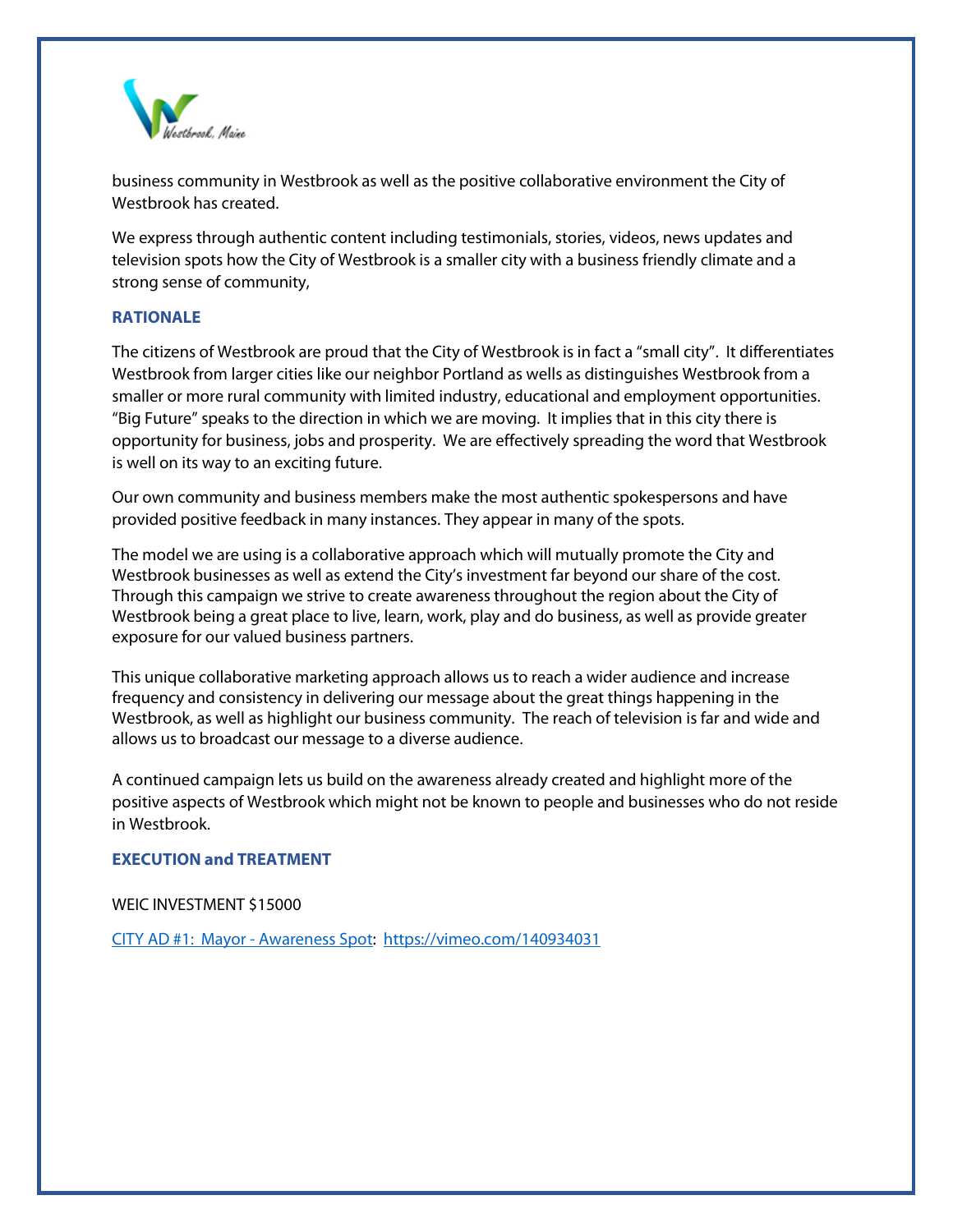



Our Flagship Spot – this spot has a segment that can be swapped out per sponsor.

*I love Westbrook, It's a great place to live, learn, work and play. We're convenient to Portland, of course, but we've also got world class companies right here. We have a growing sector of higher education and a thriving community of artists, entrepreneurs and small businesses. Add to that our parks, trails, recreation activities, and Westbrook is a great place to raise a family; and that's what it's all about. Westbrook: Small City, Big Future*

[CITY AD #2: Tough Mudder](https://vimeo.com/142945667) – Successful Public Private Partnerships, Event Hosting, Event Destination <https://vimeo.com/142945667>



*I love being an entrepreneur in Westbrook. Sunset Ridge and the City of Westbrook have worked on many public-private partnerships. One shining example is our effort to bring Tough Mudder to the City of Westbrook. They have been extremely impressed with the strong partnership between Sunset Ridge and the City of Westbrook. In fact, they've said they've never experienced a partnership like this anywhere else. The Tough Mudder has infused over \$9 Million into the local economy. Westbrook: Small City, Big Future*

CITY AD [#3: School Music Program](https://vimeo.com/174617592) – The Music Program in Westbrook schools is a point of differentiation from any other school in Maine.– Westbrook has a strong tradition in Music, from Rudy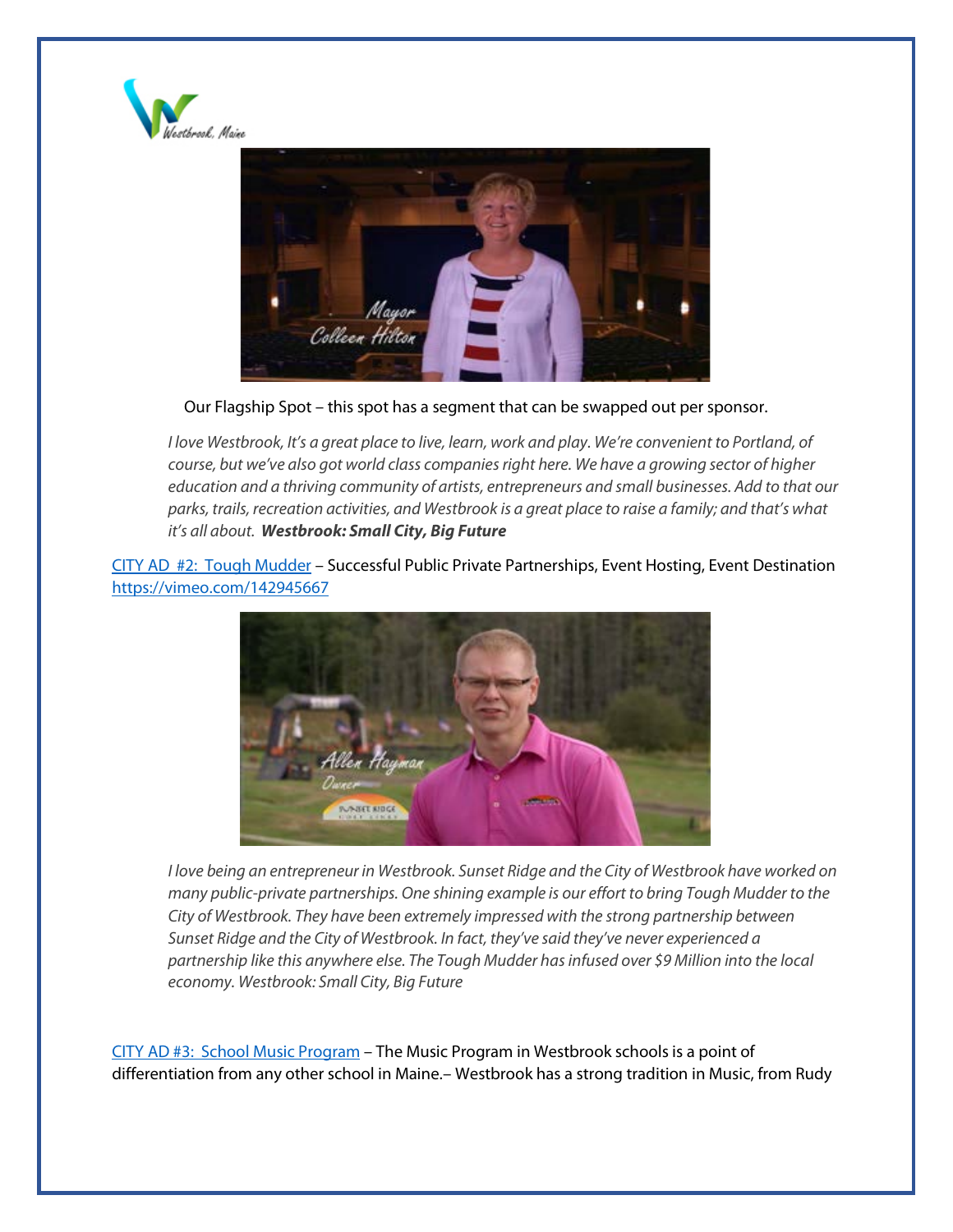

Vallee to State and Nationally Recognized marching band and ensembles, the Westbrook music program has become a magnet for attracting talented musicians to our community. <https://vimeo.com/179791606>



## **RESULTS TO DATE**



The City's TV campaign has accomplished the following according to Nielsen:

Reached over 79% percent of the population 18 and over in the Southern Maine DMA with a frequency of 4.78. This means that over 575,000 adults 18 and over have seen one of the city's branding messages almost 5 times each.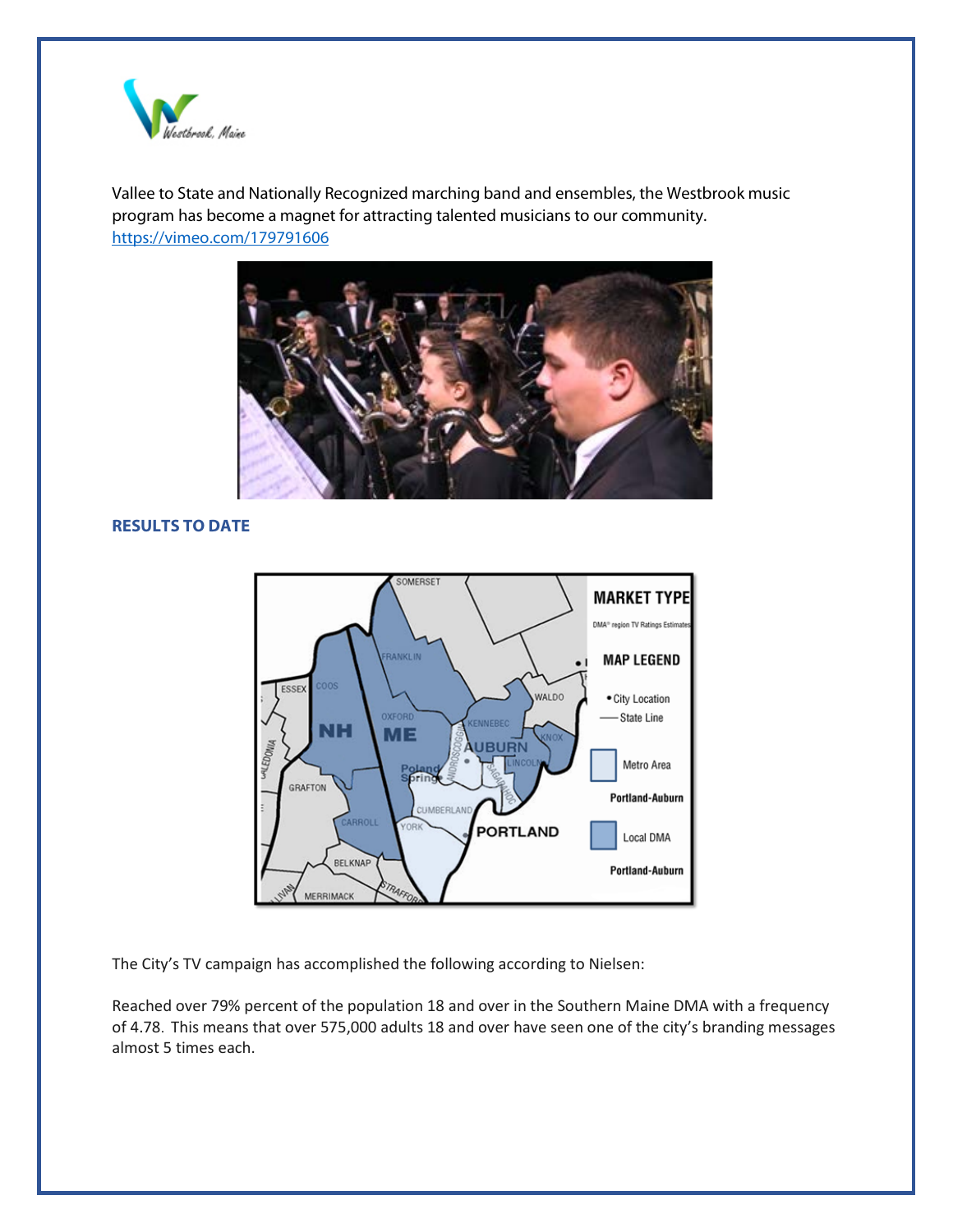

## **TITLE SPONSOR**

# ACADIA INSURANCE



Investment \$15,000 Budget Split - 50% of budget ran Westbrook Ads



50% Westbrook themed Acadia Ads

<https://vimeo.com/156022569>[| https://vimeo.com/155884641](https://vimeo.com/155884641) |<https://vimeo.com/155888079>

Acadia's TV campaign has accomplished the following according to Nielsen:

Reached 68% percent of the population 18 and over in the Southern Maine DMA with a frequency of 3.66. This means that over 490,000 adults 18 and over have seen one of the Acadia branding messages almost 4 times each.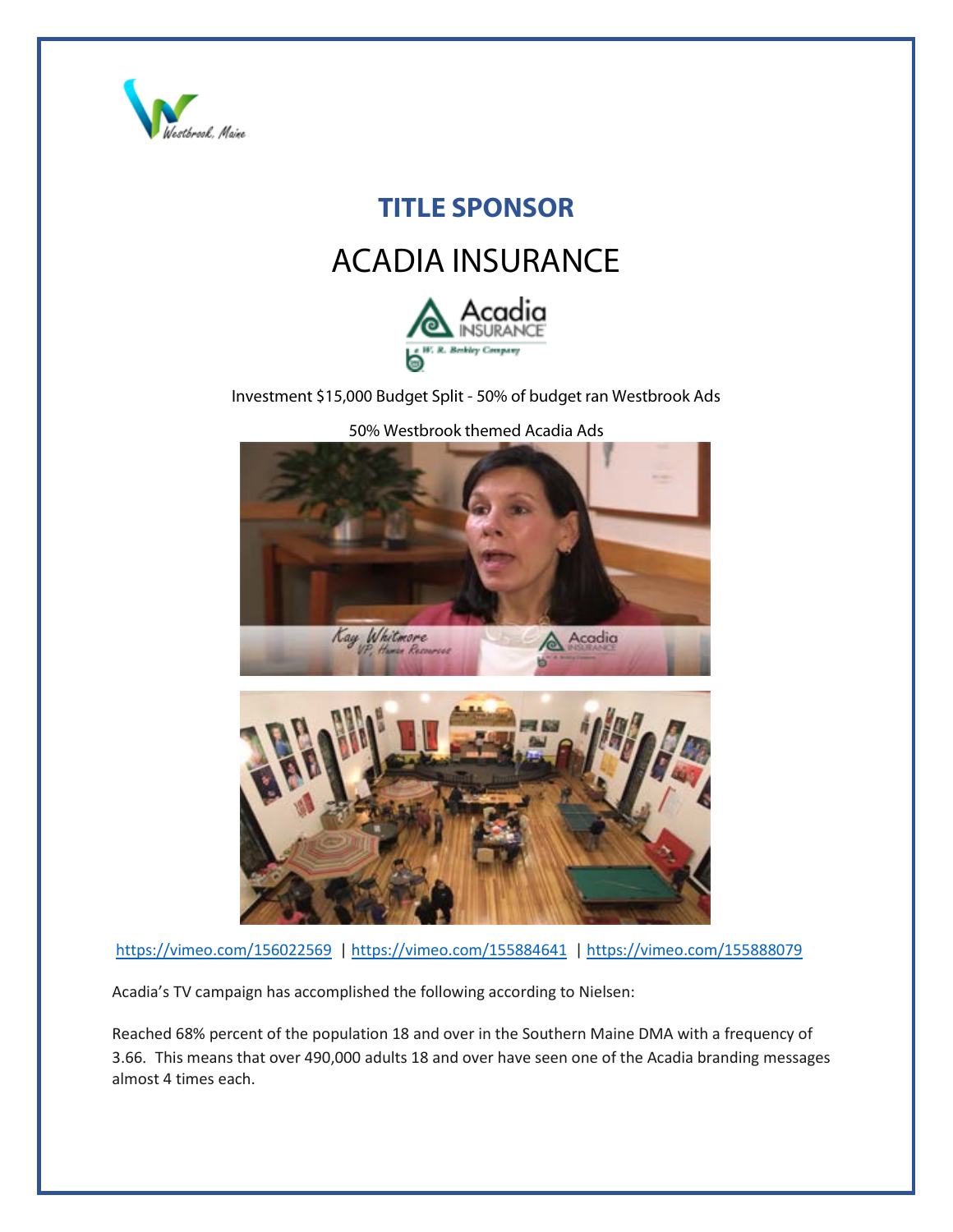

## **TITLE SPONSOR**

## HUSSON UNIVERSITY



Investment \$15,000 – Budget Split - 50% Westbrook Ads 50% Husson Ads



<https://vimeo.com/174109891>

#### **IN PROGRESS - RESULTS TO DATE:**

Total reach and frequency so far (Campaign runs through beginning October)

Reached 67% percent of the population 25 and over in the Southern Maine DMA with a frequency of 4.37. This means that over 438,000 adults, 25 and over, have seen one of the messages more than 4 times each.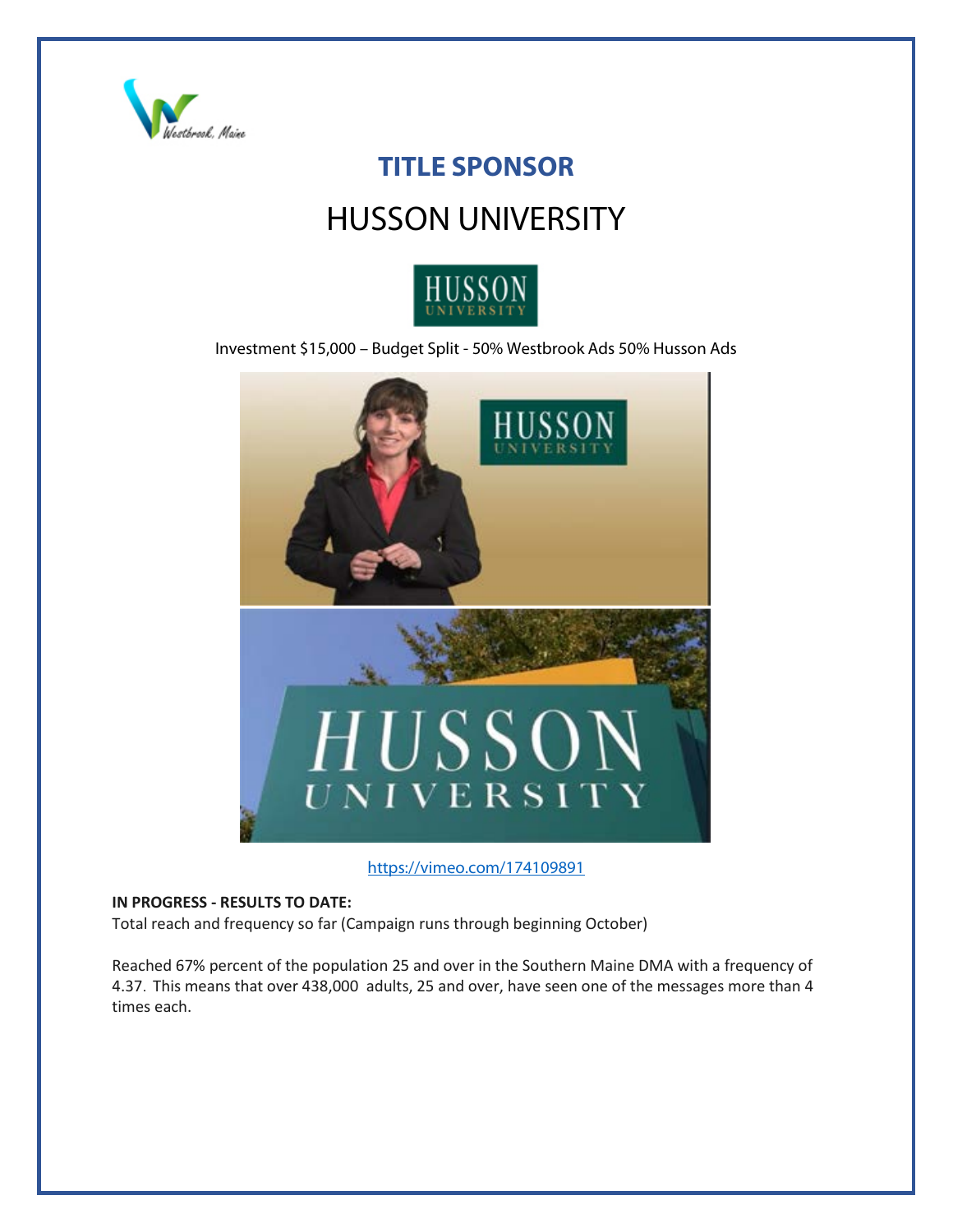

# **TITLE SPONSOR** SAPPI NORTH AMERICA **sappi**

Investment \$15,000

Budget Split 50% Sappi 50% Westbrook Ads

Indirectly shifts the perceptions of Westbrook as an old mill town. This spot exposes the thriving business that exists in former paper mill. The materials Sappi creates end up in everyday products all over the world. We think not many people know this and this will instill pride in the community and be an eye opener to those who still perceive Westbrook as an old mill town.

<https://vimeo.com/184357351>

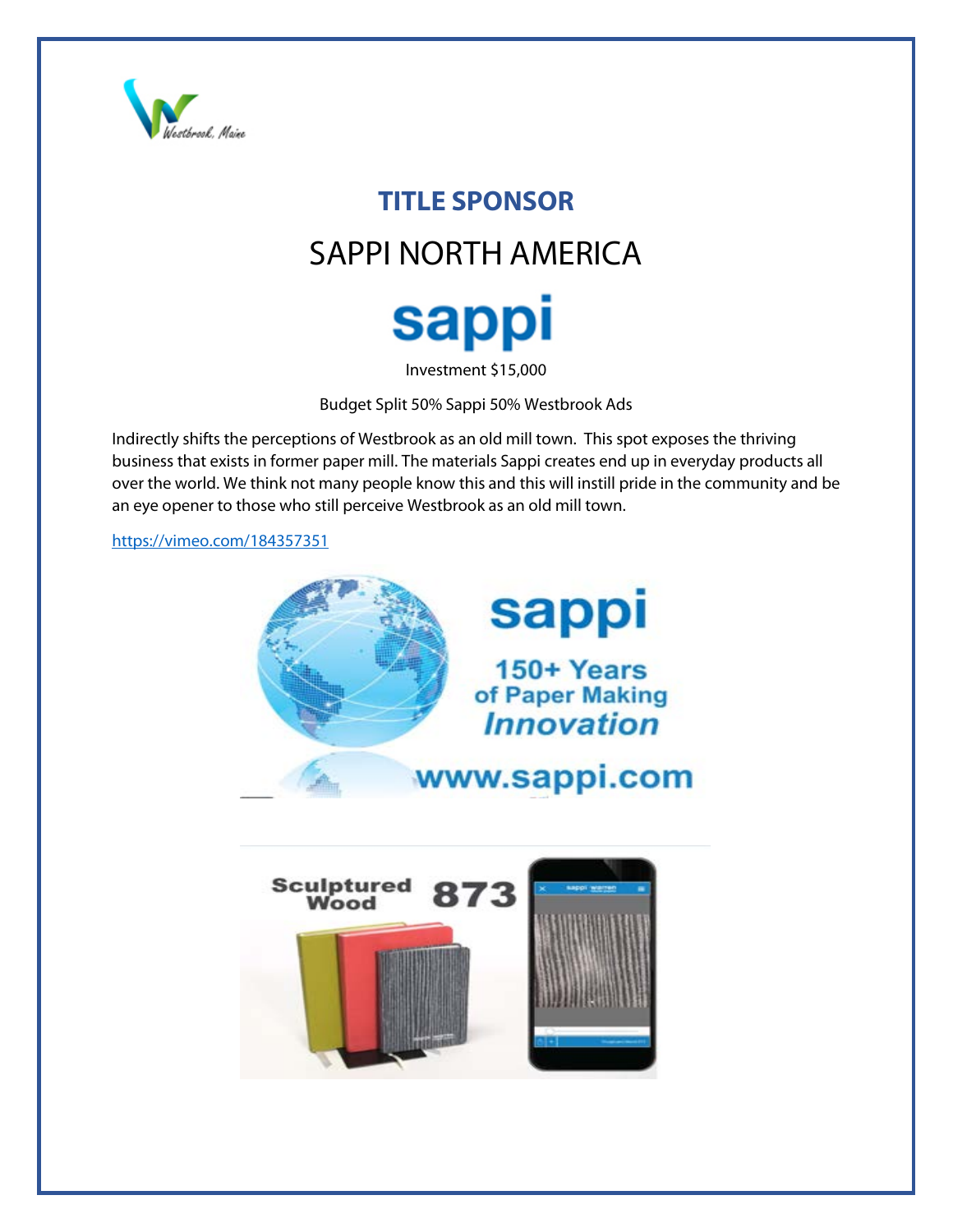

## **SPONSOR**

# LEE AUTO

## Investment \$3000



# WGME ID'S



<https://vimeo.com/174603567>| <https://vimeo.com/174603208>

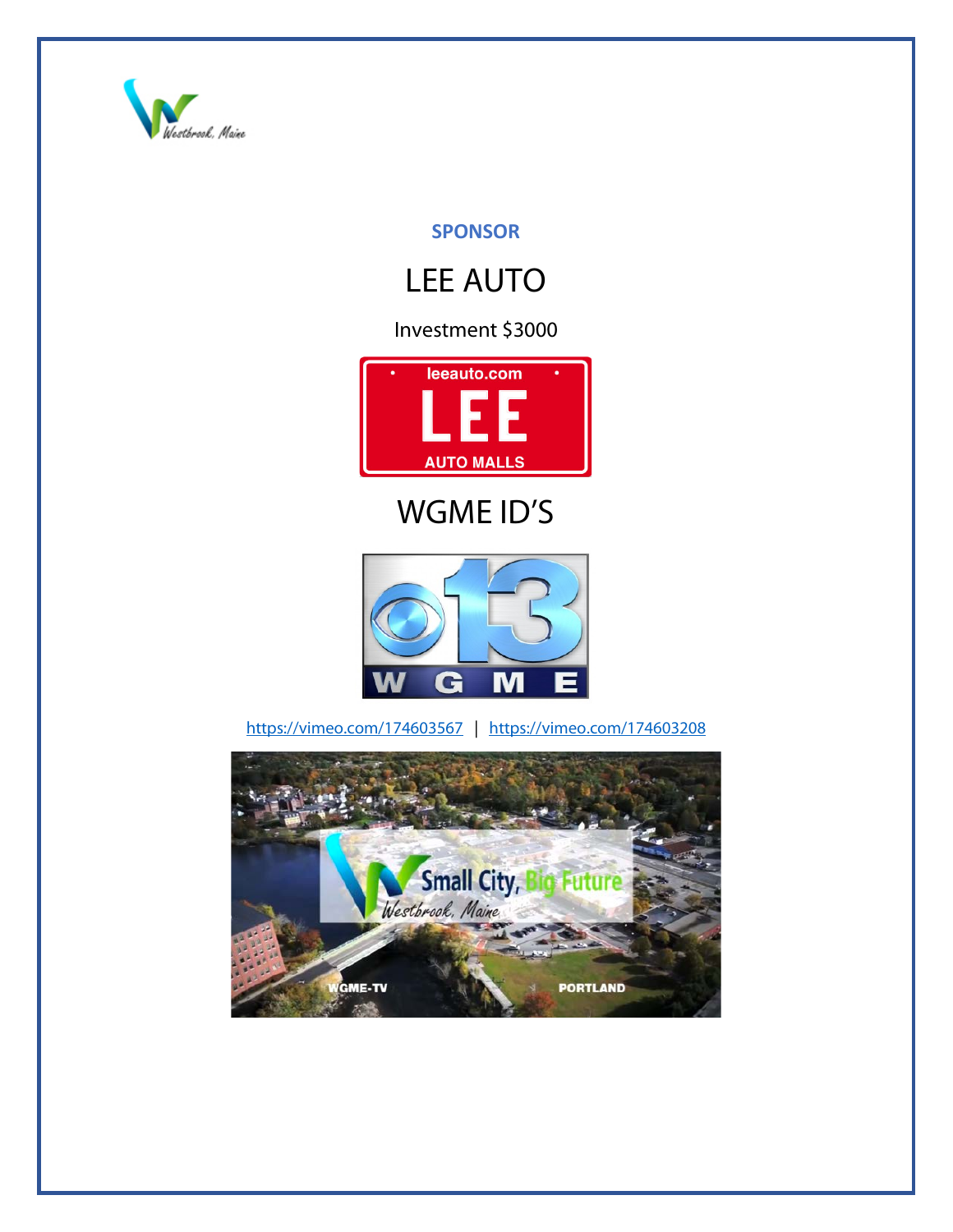

#### 51000 48000 ≡ 48000 45000 42000 39000 38000 33000 30000 27000 24000 21000 18000 15000 15000 12000 9000 8000 3000 ö City Investment Sponsor investment TV Campaign Investment

**Investment**

**Value**

NTAR MED **Powering Informed Decisions** 

Westbrook

**Report Type: Share Report Completed:** 7/11/2016 9:33:03 AM EDT Reported Time Period: 9/14/2015-6/26/2016 (Spot TV adjusted dollars through 5/31/2016)

|                     | <b>TOTAL</b> | <b>WGME</b> |                         | <b>WPFO</b> |                         |
|---------------------|--------------|-------------|-------------------------|-------------|-------------------------|
| <b>ADVERTISER</b>   | <b>DOLS</b>  | DOLS        | DOLS %<br><b>ACROSS</b> | <b>DOLS</b> | DOLS %<br><b>ACROSS</b> |
| <b>Westbrook ME</b> | 32,096       | 29.034      | 90.5                    | 3,062       | 9.5                     |
| <b>GRAND TOTAL</b>  | 32,096       | 29,034      | 90.5                    | 3,062       | 9.5                     |

Kantar is a reporting system used by all the TV stations to determine who is spending what on what station. Speaking to the management of the account (i.e. using open inventory to maximize the effect of the campaign) Kantar determined that the value of the City's spots was over \$32,000.

Note: WGME has submitted three spots collectively in the "Best Campaign" category for the Maine Association of Broadcasters awards.